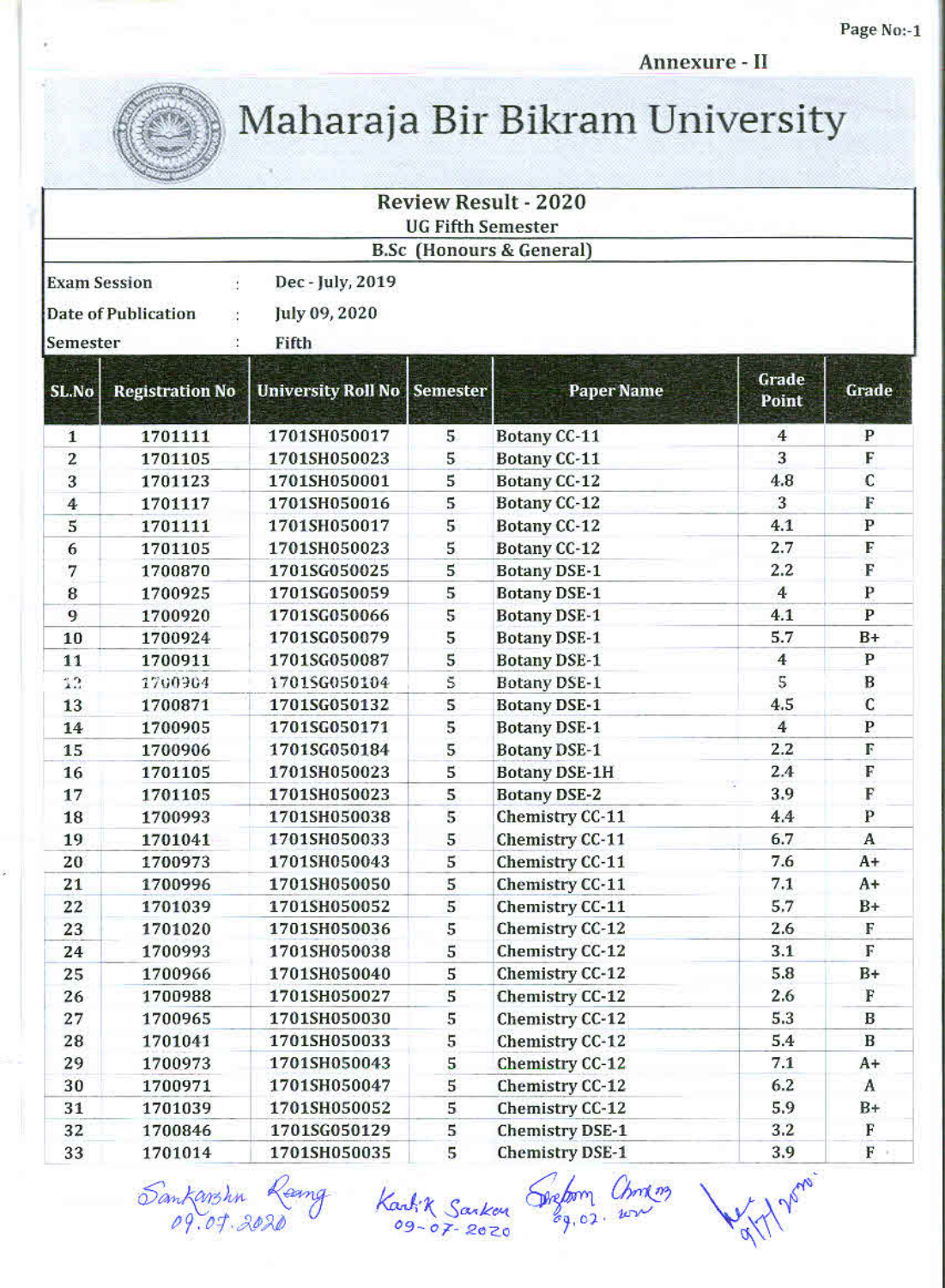|                     |                        |                                    |                          |                                 |                | Page No:-2   |
|---------------------|------------------------|------------------------------------|--------------------------|---------------------------------|----------------|--------------|
|                     |                        |                                    |                          | <b>Review Result - 2020</b>     |                |              |
|                     |                        |                                    | <b>UG Fifth Semester</b> |                                 |                |              |
|                     |                        |                                    |                          | <b>B.Sc</b> (Honours & General) |                |              |
|                     |                        |                                    |                          |                                 |                |              |
| <b>Exam Session</b> | ċ                      | Dec - July, 2019                   |                          |                                 |                |              |
|                     | Date of Publication    | July 09, 2020                      |                          |                                 |                |              |
| Semester            |                        | Fifth                              |                          |                                 |                |              |
|                     |                        |                                    |                          |                                 |                |              |
| SL.No               | <b>Registration No</b> | <b>University Roll No Semester</b> |                          | <b>Paper Name</b>               | Grade<br>Point | Grade        |
| 34                  | 1700977                | 1701SH050026                       | 5                        | <b>Chemistry DSE-1H</b>         | 5.8            | $B+$         |
| 35                  | 1701041                | 1701SH050033                       | 5                        | <b>Chemistry DSE-1H</b>         | 5.4            | B            |
| 36                  | 1700973                | 1701SH050043                       | 5                        | <b>Chemistry DSE-1H</b>         | 7.3            | $A+$         |
| 37                  | 1702510                | 1702SH050051                       | 5                        | <b>Chemistry DSE-1H</b>         | 3.8            | F            |
| 38                  | 1700977                | 1701SH050026                       | 5                        | <b>Chemistry DSE-2</b>          | 5.6            | $B+$         |
| 39                  | 1700953                | 1701SH050029                       | 5                        | <b>Chemistry DSE-2</b>          | 7.4            | A+           |
| 40                  | 1701014                | 1701SH050035                       | 5                        | <b>Chemistry DSE-2</b>          | 3.5            | F            |
| 41                  | 1700966                | 1701SH050040                       | 5                        | <b>Chemistry DSE-2</b>          | 5.2            | B            |
| 42                  | 1700965                | 1701SH050030                       | 5                        | <b>Chemistry DSE-2</b>          | 5.1            | B            |
| 43                  | 1700973                | 1701SH050043                       | 5                        | Chemistry DSE-2                 | 5              | B            |
| 44                  | 1700996                | 1701SH050050                       | 5                        | <b>Chemistry DSE-2</b>          | 6.4            | A            |
| 45                  | 1701039                | 1701SH050052                       | 5                        | <b>Chemistry DSE-2</b>          | 5.7            | $B+$         |
| 46                  | 1702510                | 1702SH050051                       | 5                        | <b>Chemistry DSE-2</b>          | 3.6            | F            |
| 47                  | 1701092                | 1701SH050119                       | 5                        | Human Physiology CC-11          | 2.7            | F            |
| 48                  | 1701077                | 1701SH050137                       | 5                        | Human Physiology CC-11          | 3.2            | F            |
| 49                  | 1701092                | 1701SH050119                       | 5                        | Human Physiology CC-12          | 2.9            | F            |
| 50                  | 1701077                | 1701SH050137                       | 5                        | <b>Human Physiology DSE-2</b>   | 4              | $\mathbf{P}$ |
| 51                  | 1701032                | 1701SH050062                       | 5                        | Mathematics CC-11               | 6              | $\mathbf{A}$ |
| 52                  | 1700948                | 1701SH050063                       | 5                        | Mathematics CC-11               | 2.9            | F            |
| 53                  | 1701016                | 1701SH050065                       | 5                        | Mathematics CC-11               | $2.2^{\circ}$  | $\mathbf F$  |
| 54                  | 1702490                | 1702SH050001                       | 5                        | Mathematics CC-11               | 1.6            | F            |
| 55                  | 1702500                | 1702SH050018                       | 5                        | Mathematics CC-11               | 2.5            | F            |
| 56                  | 1702493                | 1702SH050029                       | 5                        | Mathematics CC-11               | 4.6            | С            |
| 57                  | 1702533                | 1702SH050035                       | 5                        | Mathematics CC-11               | $4 -$          | P            |
| 58                  | 1702518                | 1702SH050043                       | 5                        | Mathematics CC-11               | 4.1            | P            |
| 59                  | 1702521                | 1702SH050054                       | 5                        | Mathematics CC-11               | 3.2            | F            |
| 60                  | 1701040                | 1701SH050061                       | 5                        | Mathematics CC-12               | 6.3            | A            |
| 61                  | 1700784                | 1701SG050017                       | 5                        | <b>Mathematics DSE-1</b>        | 0.7            | F            |
| 62                  | 1700788                | 1701SG050019                       | 5                        | <b>Mathematics DSE-1</b>        | $2.2^{\circ}$  | F            |
| 63                  | 1700834                | 1701SG050046                       | 5                        | <b>Mathematics DSE-1</b>        | $1.5\,$        | F            |
| 64                  | 1700840                | 1701SG050047                       | 5                        | <b>Mathematics DSE-1</b>        | 2.4            | F            |
| 65                  | 1700759                | 1701SG050100                       | 5                        | <b>Mathematics DSE-1</b>        | 1.7            | F            |
| 66                  | 1700943                | 1701SG050145                       | 5                        | <b>Mathematics DSE-1</b>        | 1.6            | F            |
| 67                  | 1700949                | 1701SH050056                       | 5                        | Mathematics DSE-1H              | 3              | F            |
| 68                  | 1700978                | 1701SH050060                       | 5                        | <b>Mathematics DSE-1H</b>       | 3.7            | F            |
| 69                  | 1701032                | 1701SH050062                       | 5                        | <b>Mathematics DSE-1</b>        | 6              | A            |
| 70                  | 1700948                | 1701SH050063                       | 5                        | <b>Mathematics DSE-1H</b>       | 2.6            | F            |
| 71                  | 1701007                | 1701SH050055                       | 5                        | Mathematics DSE-1H              | 3.9            | F            |
| 72                  | 1701019                | 1701SH050073                       | 5                        | <b>Mathematics DSE-1H</b>       | 3.9            | F            |
|                     |                        |                                    |                          |                                 |                |              |

Sankarshin Reang<br>09.07.2020

Kartik Sackan Sophony Chingos

9/7 have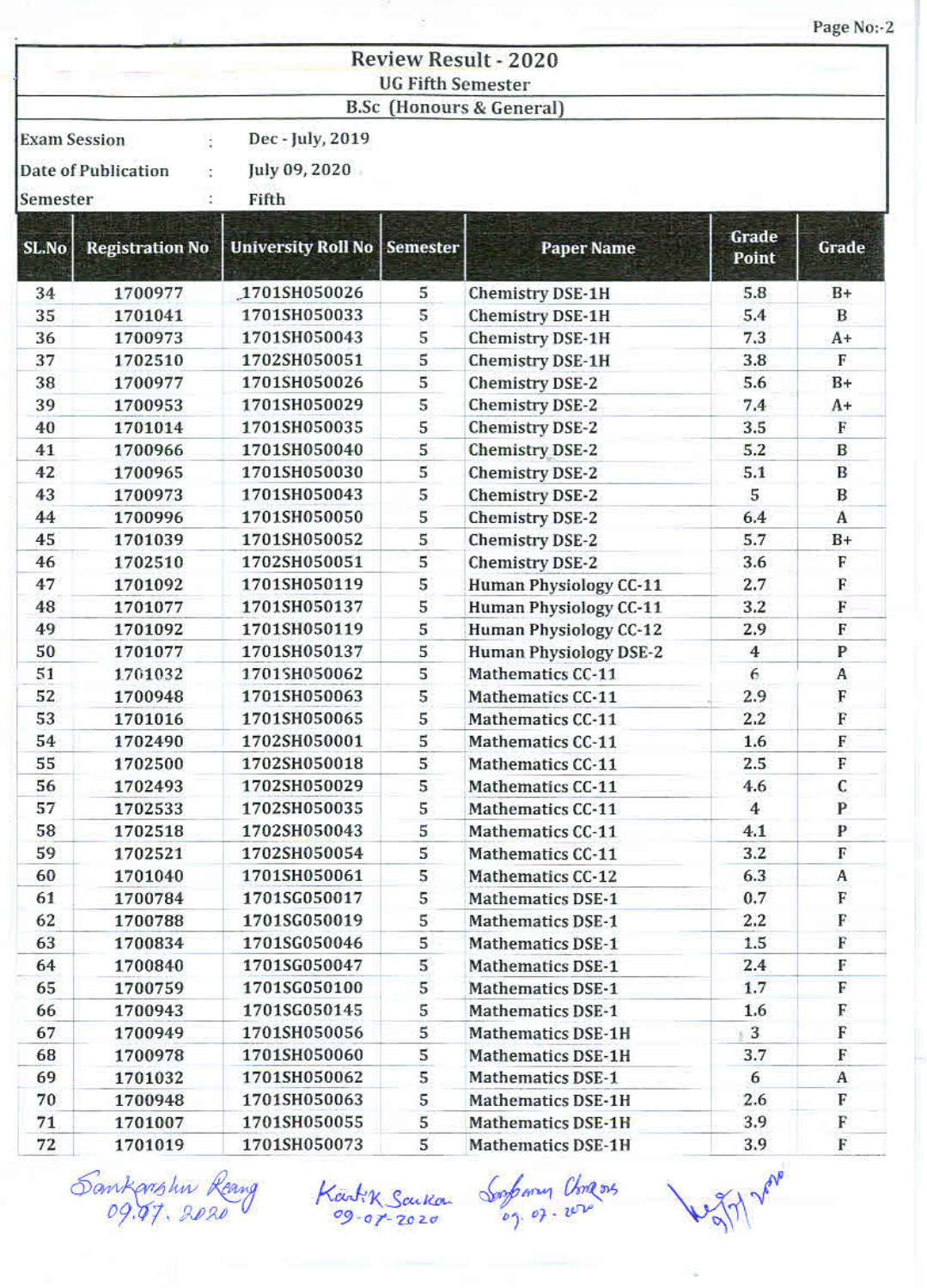|                                                                 |                           |                           |                          |                                 |                | Page No:-3   |
|-----------------------------------------------------------------|---------------------------|---------------------------|--------------------------|---------------------------------|----------------|--------------|
|                                                                 |                           |                           |                          | <b>Review Result - 2020</b>     |                |              |
|                                                                 |                           |                           | <b>UG Fifth Semester</b> |                                 |                |              |
|                                                                 |                           |                           |                          | <b>B.Sc</b> (Honours & General) |                |              |
|                                                                 | <b>Exam Session</b><br>ţ. | Dec - July, 2019          |                          |                                 |                |              |
|                                                                 |                           |                           |                          |                                 |                |              |
| $\frac{1}{2}$ July 09, 2020<br><b>Date of Publication</b><br>Ø. |                           |                           |                          |                                 |                |              |
| Semester                                                        | Ť.                        | Fifth                     |                          |                                 |                |              |
| SL.No                                                           | <b>Registration No</b>    | <b>University Roll No</b> | <b>Semester</b>          | <b>Paper Name</b>               | Grade<br>Point | Grade        |
| 73                                                              | 1700947                   | 1701SH050078              | 5                        | <b>Mathematics DSE-1H</b>       | 6.3            | A            |
| 74                                                              | 1702490                   | 1702SH050001              | 5                        | <b>Mathematics DSE-1H</b>       | 2.8            | F            |
| 75                                                              | 1702500                   | 1702SH050018              | 5                        | <b>Mathematics DSE-1H</b>       | 3.4            | F            |
| 76                                                              | 1702533                   | 1702SH050035              | 5                        | <b>Mathematics DSE-1H</b>       | 4.2            | P            |
| 77                                                              | 1702517                   | 1702SH050039              | 5                        | <b>Mathematics DSE-1H</b>       | 3              | F            |
| 78                                                              | 1702518                   | 1702SH050043              | 5                        | <b>Mathematics DSE-1H</b>       | 3.5            | F            |
| 79                                                              | 1702521                   | 1702SH050054              | 5                        | <b>Mathematics DSE-1H</b>       | 3.6            | F            |
| 80                                                              | 1701040                   | 1701SH050061              | 5                        | <b>Mathematics DSE-2</b>        | 5.1            | B            |
| 81                                                              | 1701016                   | 1701SH050065              | 5                        | <b>Mathematics DSE-2</b>        | 3.8            | F            |
| 82                                                              | 1700947                   | 1701SH050078              | 5                        | <b>Mathematics DSE-2</b>        | 7.2            | $A+$         |
| 83                                                              | 1702490                   | 1702SH050001              | 5                        | <b>Mathematics DSE-2</b>        | 3              | F            |
| 84                                                              | 1702500                   | 1702SH050018              | 5                        | <b>Mathematics DSE-2</b>        | 3.2            | F            |
| 85                                                              | 1702493                   | 1702SH050029              | 5                        | <b>Mathematics DSE-2</b>        | 3.7            | $\mathbb F$  |
| 86                                                              | 1702507                   | 1702SH050040              | 5                        | <b>Mathematics DSE-2</b>        | 3.9            | F            |
| 87                                                              | 1700984                   | 1701SH050087              | 5                        | Physics CC-11                   | 7.7            | $A+$         |
| 88                                                              | 1701003                   | 1701SH050088              | 5                        | Physics CC-11                   | 5.6            | $B+$         |
| 89                                                              | 1701031                   | 1701SH050098              | 5                        | Physics CC-11                   | 6.9            | $\mathbf{A}$ |
| 90                                                              | 1700950                   | 1701SH050103              | 5                        | Physics CC-11                   | 5.7            | $B +$        |
| 91                                                              | 1701024                   | 1701SH050107              | 5                        | Physics CC-11                   | 4.7            | C            |
| 92                                                              | 1702542                   | 1702SH050048              | 5                        | Physics CC-11                   | 6.8            | A            |
| 93                                                              | 1700984                   | 1701SH050087              | 5                        | Physics CC-12                   | 7.5            | A+           |
| 94                                                              | 1701005                   | 1701SH050089              | 5                        | Physics CC-12                   | 4.8            | c            |
| 95                                                              | 1700951                   | 1701SH050091              | 5                        | Physics CC-12                   | 5.5            | $B+$         |
| 96                                                              | 1701023                   | 1701SH050096              | 5                        | Physics CC-12                   | 3.4            | F            |
| 97                                                              | 1701031                   | 1701SH050098              | 5                        | Physics CC-12                   | 6.9            | A            |
| 98                                                              | 1700994                   | 1701SH050102              | 5                        | Physics CC-12                   | 6.1            | $\,$ A       |
| 99                                                              | 1700950                   | 1701SH050103              | 5                        | Physics CC-12                   | 5              | В            |
| 100                                                             | 1702508                   | 1702SH050013              | 5                        | Physics CC-12                   | 6.1            | A            |
| 101                                                             | 1702512                   | 1702SH050020              | 5                        | Physics CC-12                   | 6,8            | A.           |
| 102                                                             | 1702542                   | 1702SH050048              | 5                        | Physics CC-12                   | 5.8            | $B+$         |
| 103                                                             | 1702522                   | 1702SH050049              | 5                        | Physics CC-12                   | 5              | В            |
| 104                                                             | 1700775                   | 1701SG050003              | 5                        | Physics DSE-1                   | 1.9            | F            |
| 105                                                             | 1700784                   | 1701SG050017              | 5                        | <b>Physics DSE-1</b>            | 1.6            | F            |
| 106                                                             | 1700804                   | 1701SG050044              | 5                        | Physics DSE-1                   | 4.5            | C            |
| 107                                                             | 1700834                   | 1701SG050046              | 5                        | <b>Physics DSE-1</b>            | 2.2            | F            |
| 108                                                             | 1700781                   | 1701SG050080              | 5                        | Physics DSE-1                   | 2.4            | $\mathbb F$  |
| 109                                                             | 1700807                   | 1701SG050095              | 5                        | Physics DSE-1                   | 2.2            | F            |
| 110                                                             | 1700811                   | 1701SG050124              | 5                        | <b>Physics DSE-1</b>            | 1.6            | F            |
| 111                                                             | 1700846                   | 1701SG050129              | $5^{\circ}$              | <b>Physics DSE-1</b>            | 2.3            | F.           |

Santarshu Reang Karkin Sankor

Sanform Chosen

Lengt arm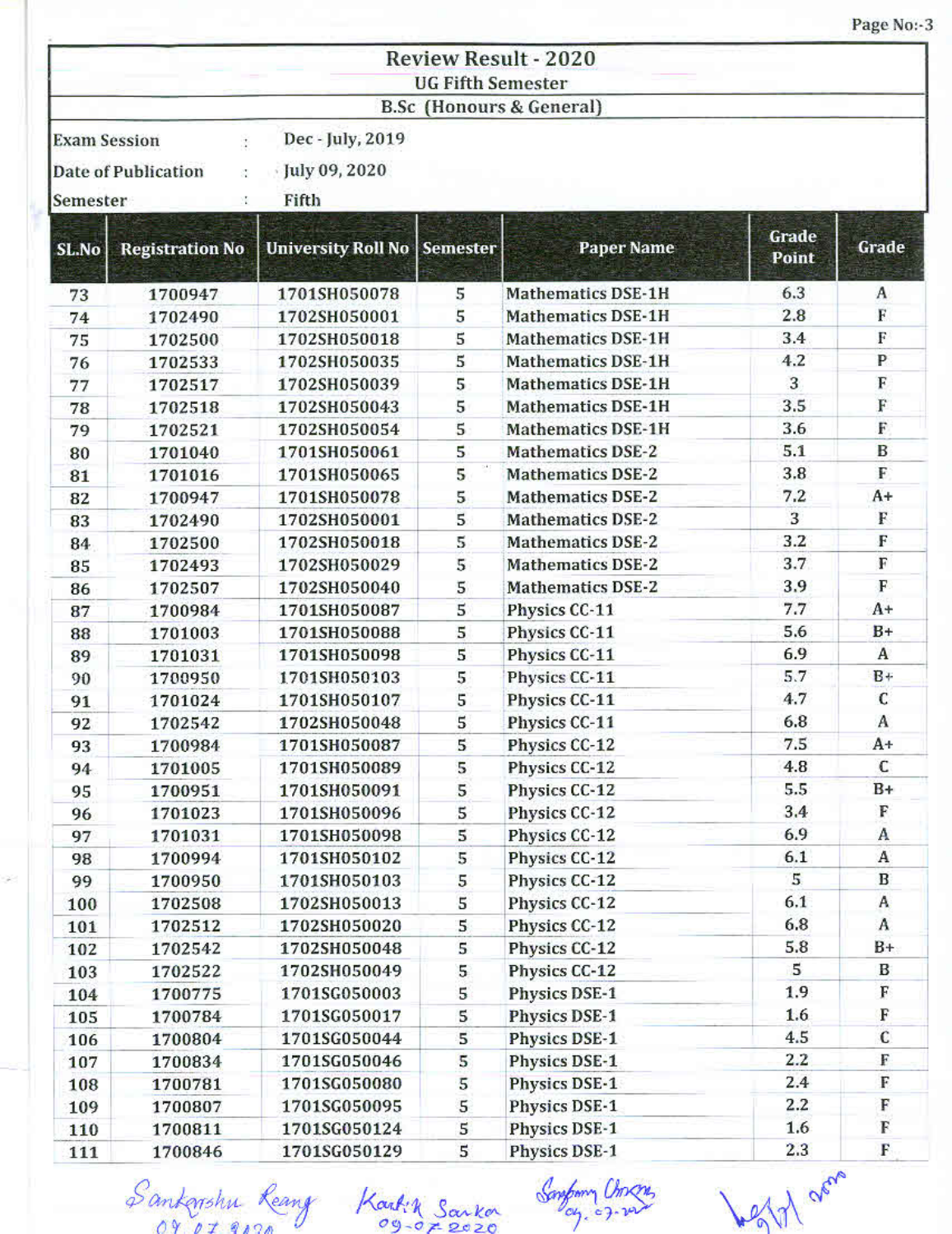Page No:-4

|                                 |                          |                                            | <b>UG Fifth Semester</b> | <b>Review Result - 2020</b><br>B.Sc (Honours & General) |                |              |
|---------------------------------|--------------------------|--------------------------------------------|--------------------------|---------------------------------------------------------|----------------|--------------|
| <b>Exam Session</b><br>Semester | ÷<br>Date of Publication | Dec - July, 2019<br>July 09, 2020<br>Fifth |                          |                                                         |                |              |
| SL.No                           | <b>Registration No</b>   | University Roll No Semester                |                          | <b>Paper Name</b>                                       | Grade<br>Point | Grade        |
| 112                             | 1700795                  | .1701SG050135                              | 5                        | <b>Physics DSE-1</b>                                    | 2.3            | F            |
| 113                             | 1700790                  | 1701SG050142                               | 5                        | Physics DSE-1                                           | 2.3            | $\mathbf F$  |
| 114                             | 1700943                  | 1701SG050145                               | 5                        | Physics DSE-1                                           | 1.3            | F            |
| 115                             | 1702508                  | 1702SH050013                               | 5                        | <b>Physics DSE-1H</b>                                   | 4.6            | $\mathbf C$  |
| 116                             | 1702541                  | 1702SH050015                               | 5                        | Physics DSE-1H                                          | 2.9            | F            |
| 117                             | 1701022                  | 1701SH050084                               | 5                        | Physics DSE-1H                                          | 1.9            | F            |
| 118                             | 1700984                  | 1701SH050087                               | 5                        | Physics DSE-1H                                          | 5.7            | $B+$         |
| 119                             | 1701003                  | 1701SH050088                               | 5                        | <b>Physics DSE-1H</b>                                   | 5.1            | B            |
| 120                             | 1701005                  | 1701SH050089                               | 5                        | Physics DSE-1H                                          | 3              | F            |
| 121                             | 1700951                  | 1701SH050091                               | 5                        | Physics DSE-1H                                          | 5.3            | B            |
| 122                             | 1700981                  | 1701SH050092                               | 5                        | Physics DSE-1H                                          | 3.2            | F            |
| 123                             | 1701023                  | 1701SH050096                               | 5                        | <b>Physics DSE-1H</b>                                   | $\overline{2}$ | F            |
| 124                             | 1700994                  | 1701SH050102                               | 5                        | <b>Physics DSE-1H</b>                                   | 4.8            | C            |
| 125                             | 1700954                  | 1701SH050106                               | 5                        | Physics DSE-1H                                          | 3.8            | F            |
| 126                             | 1702544                  | 1702SH050011                               | 5                        | Physics DSE-1H                                          | 5.1            | B            |
| 127                             | 1702534                  | 1702SH050012                               | 5                        | Physics DSE-1H                                          | 4.7            | C            |
| 128                             | 1702504                  | 1702SH050014                               | 5                        | Physics DSE-1H                                          | 7              | $A+$         |
| 129                             | 1702512                  | 1702SH050020                               | 5                        | Physics DSE-1H                                          | 5.8            | B+           |
| 130                             | 1702542                  | 1702SH050048                               | 5                        | Physics DSE-1H                                          | 5.7            | $B+$         |
| 131                             | 1702522                  | 1702SH050049                               | 5                        | Physics DSE-1H                                          | 4.0            | $\mathbf{P}$ |
| 132                             | 1701022                  | 1701SH050084                               | 5                        | <b>Physics DSE-2</b>                                    | 2.5            | F            |
| 133                             | 1700981                  | 1701SH050092                               | 5                        | <b>Physics DSE-2</b>                                    | 3.9            | F            |
| 134                             | 1701023                  | 1701SH050096                               | 5                        | Physics DSE-2                                           | 1.8            | F            |
| 135                             | 1701031                  | 1701SH050098                               | 5                        | Physics DSE-2                                           | 5.9            | $B+$         |
| 136                             | 1700958                  | 1701SH050108                               | 5                        | Physics DSE-2                                           | 7.0            | A            |
| 137                             | 1702504                  | 1702SH050014                               | 5                        | Physics DSE-2                                           | 6.0            | A            |
| 138                             | 1702512                  | 1702SH050020                               | 5                        | Physics DSE-2                                           | 6.3            | A            |
| 139                             | 1701036                  | 1701SH050144                               | 5                        | <b>Statistics CC-11</b>                                 | 5.1            | B            |
| 140                             | 1701034                  | 1701SH050145                               | 5                        | Statistics CC-11                                        | 3.7            | F            |
| 141                             | 1701002                  | 1701SH050150                               | 5                        | <b>Statistics CC-11</b>                                 | 3.4            | F            |
| 142                             | 1701034                  | 1701SH050145                               | 5                        | <b>Statistics DSE-1H</b>                                | 4.4            | P            |
| 143                             | 1701002                  | 1701SH050150                               | 5                        | <b>Statistics DSE-1H</b>                                | 3.6            | F            |
| 144                             | 1701036                  | 1701SH050144                               | 5                        | <b>Statistics DSE-2</b>                                 | 4.4            | P            |
| 145                             | 1701034                  | 1701SH050145                               | 5                        | <b>Statistics DSE-2</b>                                 | 1.8            | F            |
| 146                             | 1701125                  | 1701SH050162                               | 5                        | Zoology CC-11                                           | 3.0            | F            |
| 147                             | 1701076                  | 1701SH050173                               | 5                        | Zoology CC-11                                           | 3.0            | F            |
| 148                             | 1701059                  | 1701SH050179                               | 5                        | Zoology CC-11                                           | 2.9            | F            |
| 149                             | 1701045                  | 1701SH050182                               | 5                        | Zoology CC-11                                           | 2.3            | F            |
| 150                             | 1700898                  | 1701SG050001                               | 5                        | Zoology DSE-1                                           | 4.3            | P            |

Sankarshu Remy Kartik Saina Safam annim Joggi von